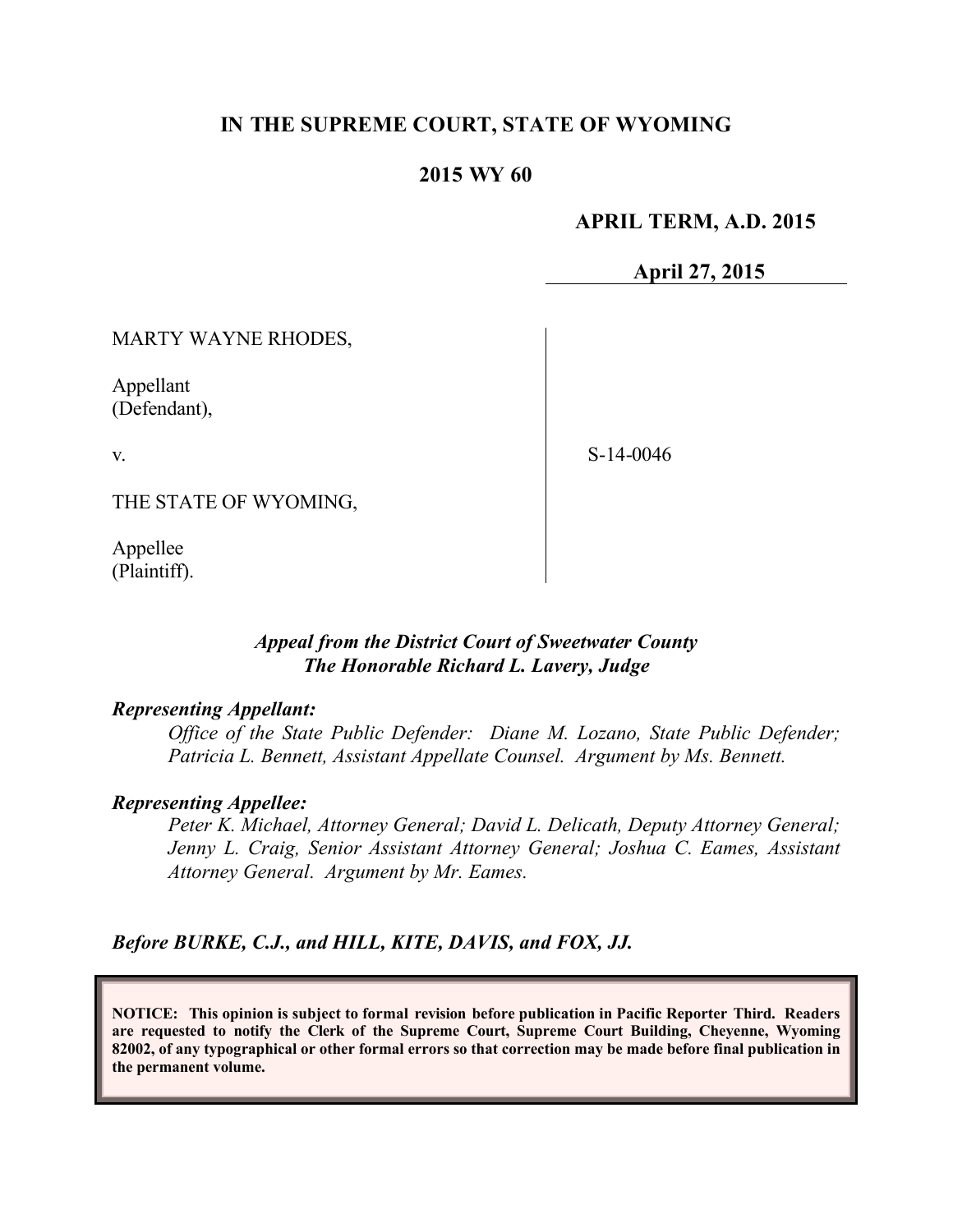### **BURKE, Chief Justice.**

[¶1] Appellant, Marty Wayne Rhodes, challenges his convictions for child abuse and third-degree sexual abuse of a minor under Wyo. Stat. Ann.  $\S$  6-2-503(b)(i) and  $\S$  6-2-316(a)(iv) (LexisNexis 2011). He contends he was denied his rights to a speedy trial and to effective assistance of counsel. He also contends the evidence was insufficient to support his conviction for third-degree sexual abuse of a minor. We affirm.

### *ISSUES*

[¶2] Appellant presents the following issues:

- 1. Was Appellant denied his right to a speedy trial?
- 2. Did the State present sufficient evidence to sustain a conviction of sexual abuse of a minor in the third degree?
- 3. Was Appellant denied effective assistance of counsel?

The State phrases the issues in a similar manner.

## *FACTS*

[¶3] Appellant and the victim's mother, Tanya Van Patten, met in Arizona in 2006, when the victim was eight years old. Appellant and Ms. Van Patten subsequently married and had three children together between 2006 and 2011. During the majority of this time, the victim lived with Ms. Van Patten's parents in Jackson, Wyoming. In December 2011, the victim moved into Appellant's and Ms. Van Patten's home in Farson, Wyoming. The relationship between Appellant and Ms. Van Patten deteriorated, and Appellant moved out of the home in April 2012.

[¶4] On May 22, Appellant returned to the home. He began drinking and encouraged the victim, who was fourteen years old at the time, to drink with him. While the victim was sitting on the couch in the living room, Appellant pulled down the victim's shirt, exposing her breasts. As the victim tried to get up from the couch, Appellant pulled down her shirt a second time. Appellant then followed the victim into the kitchen, where he pulled the victim's shirt down a third time and grabbed her breasts. He then picked the victim up and pinned her on the floor. The victim scratched at Appellant's face until Appellant released her. Appellant called the police claiming that he had been assaulted and, after law enforcement arrived, the victim and Ms. Van Patten were transported to a relative's home in Farson.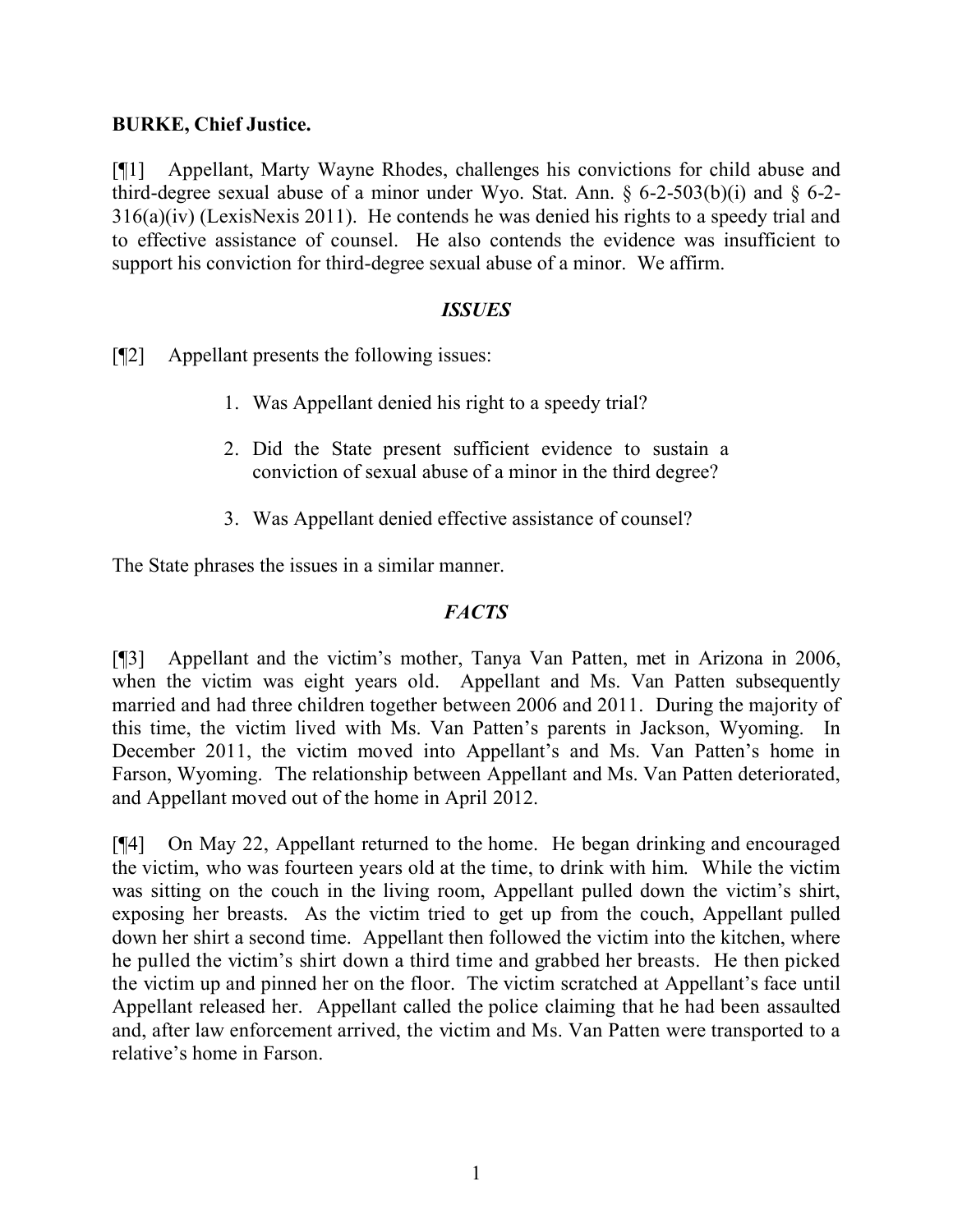[¶5] Based on interviews with Appellant, the victim, and Ms. Van Patten, the State charged Appellant, on June 5, 2012, with attempted sexual abuse of a minor in the second degree, sexual abuse of a minor in the third degree, child abuse, and battery against a household member. Appellant was arraigned on these charges on July 12, 2012. A subsequent forensic interview with the victim, however, indicated that Appellant had solicited and conspired with Ms. Van Patten to commit sexual abuse against the victim. Ms. Van Patten was arrested and charged with similar crimes committed against her  $d$ aughter.<sup>1</sup>

[¶6] As a result of the additional information obtained from the interview with the victim, as well as statements made by Ms. Van Patten while she was detained in the Sweetwater County Detention Center, the State voluntarily dismissed the action and refiled charges against Appellant on October 29, 2012. The new information added four more charges against Appellant – solicitation to commit sexual abuse of a minor in the first degree, solicitation to commit sexual abuse of a minor in the second degree, conspiracy to commit sexual abuse of a minor in the first degree, and conspiracy to commit sexual abuse of a minor in the second degree. On November 9, 2012, the State filed an amended information, adding the charge of sexual abuse of a minor in the first degree, based on interviews that had occurred at the detention center on October 26, and subsequent investigation. Appellant was arraigned on those charges on December 3, 2012. At the arraignment, Appellant's counsel orally asserted Appellant's right to a speedy trial. Appellant remained incarcerated from the time of his original arrest through disposition of his case.

[¶7] On March 29, 2013, Appellant filed a motion to dismiss the four original charges. He claimed that there had been a violation of his right to a speedy trial under the constitution and under W.R.Cr.P. 48(b)(2), which provides that "[a] criminal charge shall be brought to trial within 180 days following arraignment . . . ." The district court denied the motion.

[¶8] Appellant's trial began on May 13, 2013. After hearing testimony from numerous witnesses, including Appellant, Ms. Van Patten, and the victim, a jury found Appellant guilty of one count of child abuse and one count of third-degree sexual abuse of a minor. Appellant was acquitted on the remaining charges. The court sentenced Appellant to consecutive sentences of thirteen to fifteen years on the sexual abuse charge and four to five years on the child abuse charge. Appellant timely filed this appeal.

<sup>&</sup>lt;sup>1</sup> Ms. Van Patten ultimately entered into a plea agreement with the State. Under the agreement, the State recommended a six- to ten-year sentence suspended in favor of eight years of probation in return for Ms. Van Patten's cooperation in the State's case against Appellant.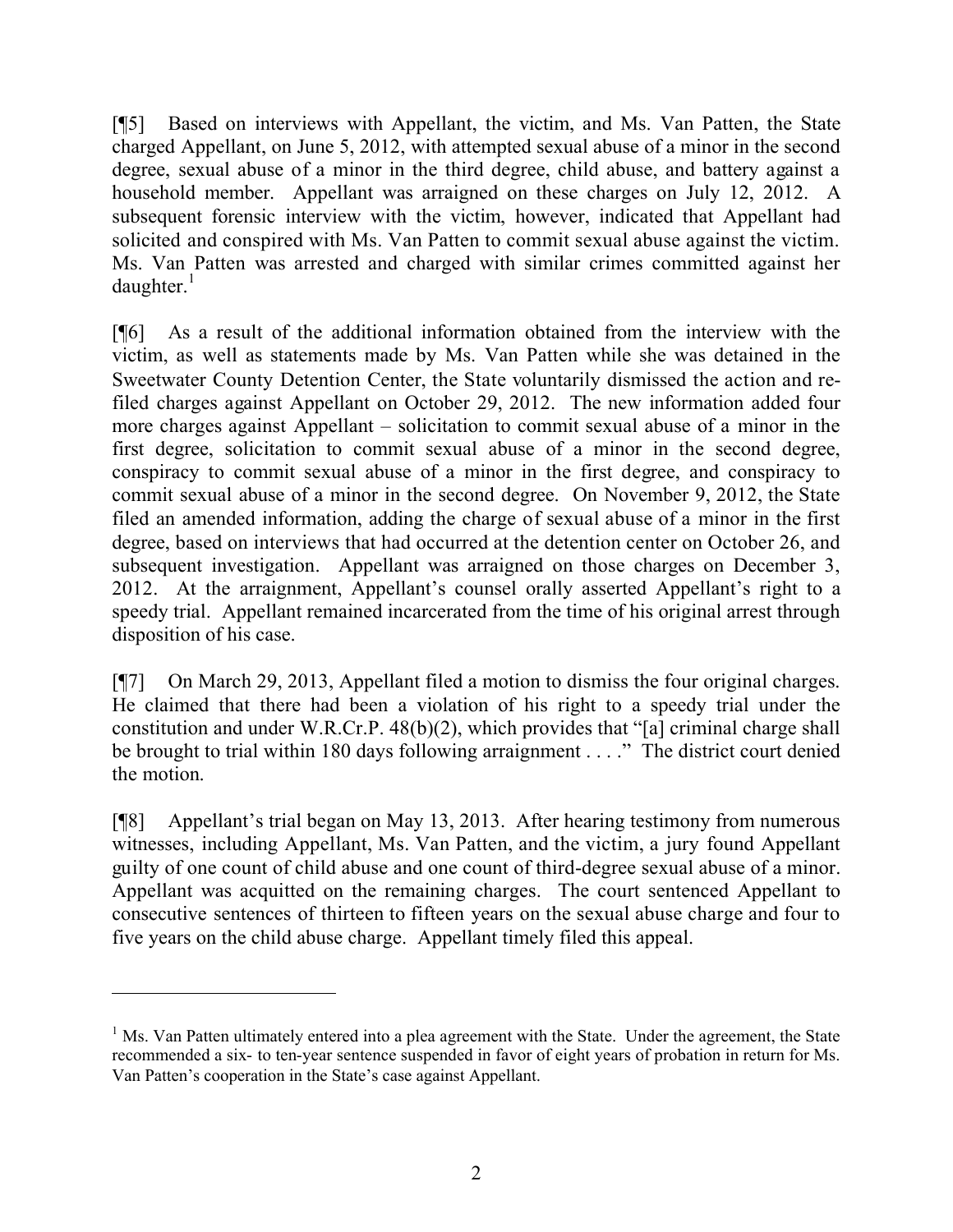#### *DISCUSSION*

### **I. Right to Speedy Trial**

[¶9] In his first issue, Appellant contends he was denied his right to a speedy trial under W.R.Cr.P. 48 and under the Sixth Amendment to the United States Constitution. The issue of whether the defendant has received a speedy trial is reviewed *de novo. Ortiz v. State*, 2014 WY 60, ¶ 32, 326 P.3d 883, 892 (Wyo. 2014).

### **A. W.R.Cr.P. 48**

[¶10] Pursuant to W.R.Cr.P. 48(b)(2), a "criminal charge shall be brought to trial within 180 days following arraignment . . . ." For purposes of analyzing a speedy trial claim under Rule 48, we begin by calculating the time between the defendant's arraignment and trial, excluding the time periods specified in the rule. *Berry v. State*, 2004 WY 81, ¶ 21, 93 P.3d 222, 228 (Wyo. 2004). In conducting a Rule 48 analysis, we have held that the speedy trial time period begins anew when charges are re-filed against a defendant. *Berry*, ¶ 22, 93 P.3d at 228; *Alicea v. State*, 13 P.3d 693, 700 (Wyo. 2000); *Hall v. State*, 911 P.2d 1364, 1370 (Wyo. 1996). As noted above, the State initially filed criminal charges against Appellant in June 2012. Appellant was arraigned on those charges on July 12, 2012, and those charges were dismissed on the State's motion on October 29, 2012. On the same day, the State filed a second information, and Appellant was arraigned on those charges on December 3, 2012. Appellant's trial commenced on May 13, 2013. The amount of time elapsed from Appellant's arraignment on the new charges, on December 3, 2012, and the beginning of his trial, on May 13, 2013, was 161 days.

[¶11] Appellant does not dispute that, under existing precedent, the delay did not result in a violation of W.R.Cr.P. 48. He claims, however, that we should depart from precedent holding that the 180-day period for determining whether Rule 48 has been violated begins anew after charges are re-filed. In support of this argument, Appellant asserts that "Rule 48 does nothing to limit the number of times the State can dismiss and refile a charge, therefore does nothing to protect the accused, and affords the State an almost unlimited amount of time to build a case and hold a defendant in jail while it does so." Appellant also asserts that, if the speedy trial period begins anew when charges are re-filed, there is no need for Rule 48(b)(3)(C) to provide that "[t]he time between the dismissal and the refiling of the same charge" shall be excluded in computing the speedy trial period.

[¶12] As indicated in the discussion above, Rule 48 does not directly address the issue of whether the 180-day speedy trial period set forth in the Rule begins anew when charges are re-filed against a defendant. In those jurisdictions where this question is not specifically addressed by rule or statute, courts have taken different approaches in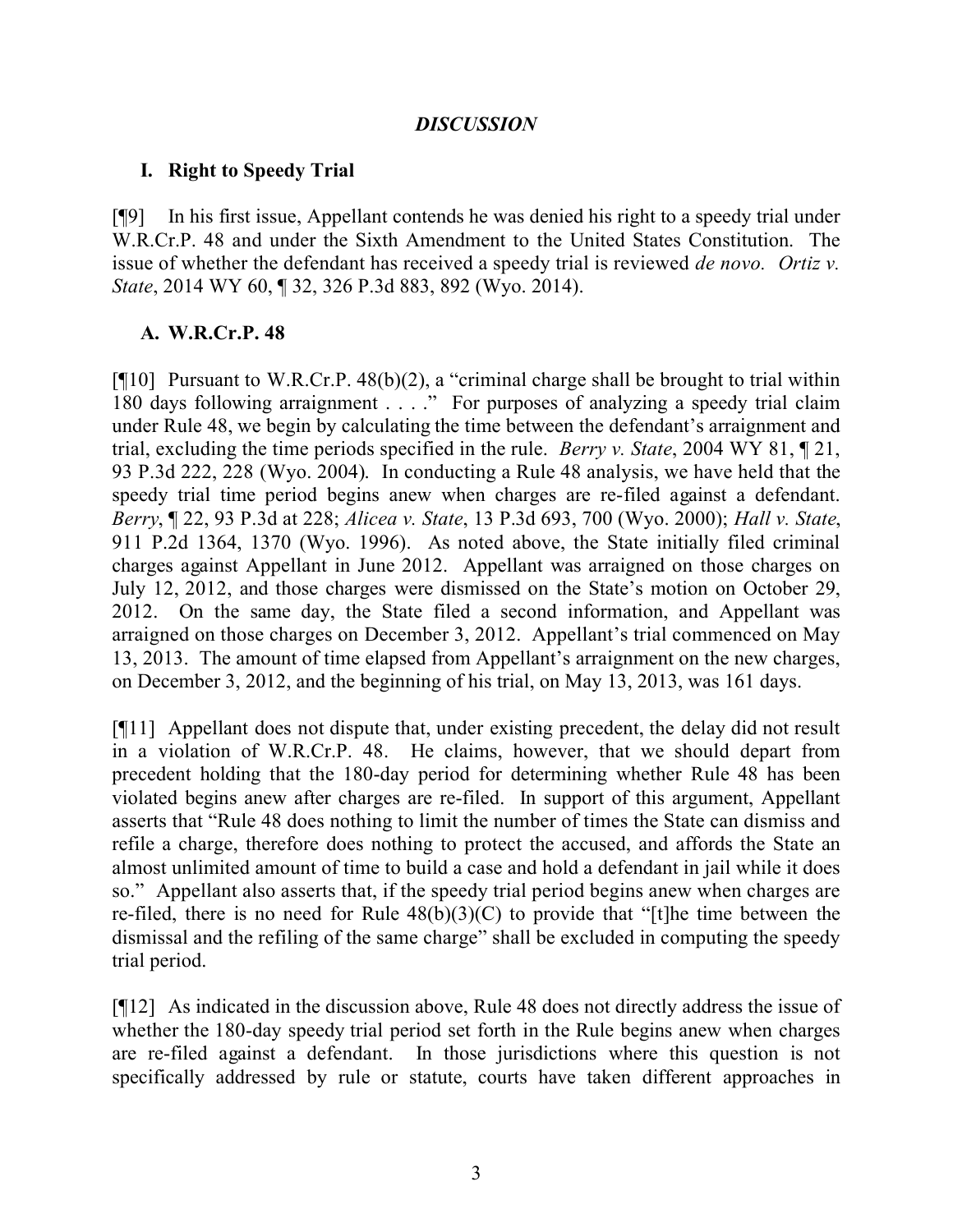determining how the speedy trial period should be calculated.

As for trial on a charge earlier dismissed, those statutes and court rules which specifically address this situation often ensure that the prosecutor cannot circumvent speedy trial requirements by a process of dismissal and recharging, typically by asserting that the time does not begin running anew (as might well be the case if dismissal was on motion of the defendant) but instead is merely interrupted between dismissal and recharging. When these matters are not addressed in the speedy trial statute or court rule, then they must be addressed by the courts when such situations arise, which can produce various results; especially as to the troublesome matter of prosecutor dismissal and recharging, there is "no uniformity in approach."

5 Wayne R. LaFave, et al. *Criminal Procedure* § 18.3(c) (3d ed. updated 2014) (footnotes omitted). In *Curley v. State*, 474 A.2d 502, 505 (Md. 1984), the Maryland Court of Appeals found that "the approaches taken in other jurisdictions can be divided into three broad, if not always clearly bounded, categories." In the first category of cases, courts hold that the speedy trial period begins with the original charges, is neither tolled nor ended by a dismissal, and the same period continues to run when charges are re-filed against a defendant. *Id.* The court noted that the rationale for this approach "appears to be that the state should not be permitted to avoid the effect of the running of the speedy trial period" through dismissal and re-charging. *Id.* at 506. The second category of cases identified in *Curley* consists of jurisdictions which hold that the speedy trial period begins with the original charges, but is tolled during the time when no charges are outstanding. *Id*. Jurisdictions adopting this approach have found that "refusing to include the time under the earlier indictment 'would subvert the policy of the speedy trial statutes by automatically providing prosecutors a new . . . period in which to bring an accused to trial, irrespective of the amount of . . . delay involved in the prior . . . proceedings.'" *Id.* (quoting *State v. Bonarrigo*, 62 Ohio St. 2d 7, 10, 402 N.E.2d 530, 534 (1980)). Finally, courts in the third category hold that the speedy trial period begins after charges are dismissed and later re-filed. *Curley*, 474 A.2d at 506. After reviewing these three approaches, the court ultimately determined that the approach taken by cases in the third category was in accord with Maryland law. *Id.* at 507.

[¶13] Our precedent has adopted the approach taken by *Curley* and other cases in the third category. In *Hall*, we explained that requiring the speedy trial period to begin anew when charges are re-filed is implied by the language of the Rule:

Rule  $48(b)(8)$  [now  $(b)(7)$ ] provides that upon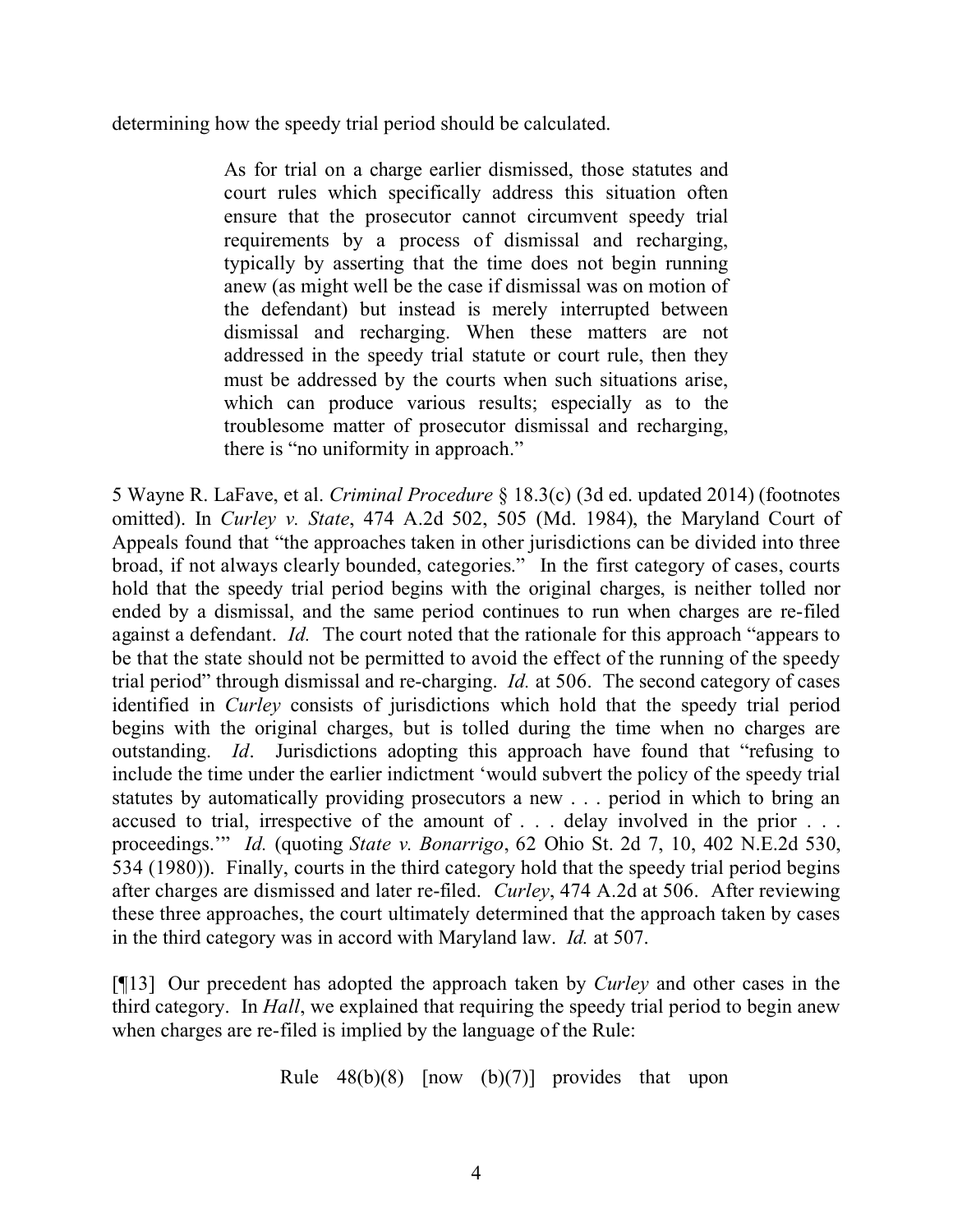dismissal under the rule, the State is not barred from again prosecuting the defendant for the same offense unless the defendant made a written demand for speedy trial or can demonstrate prejudice from the delay. Implied in that reading is that the 120-day period will begin anew after each filing. To interpret otherwise would make it impossible to dismiss on the 120th day as required in Rule  $48(b)(6)$  [now  $(b)(5)$ ] and later recharge as allowed in  $(b)(8)$  [now  $(b)(7)$ ] because there would be no time remaining between a new arraignment and the trial.

*Id.*, 911 P.2d at 1370.<sup>2</sup> We agree with Appellant that W.R.Cr.P. 48(b)(3)(C), considered in isolation, suggests that the drafters of the Rule intended the speedy trial period to include the time from the defendant's original arraignment to dismissal of the charges against him. Ultimately, however, that provision must be interpreted in light of the structure of the entire Rule, which, as we determined in *Hall*, indicates that the speedy trial period will begin anew after each filing.

[¶14] We note, however, that jurisdictions holding that the speedy trial period begins anew when charges are re-filed generally recognize an exception in cases where the intent of the dismissal is to evade the requirements of the applicable speedy trial rule or statute. As noted in *Curley*,

> The jurisdictions in [the] third category, as well as the jurisdictions which toll the running of the statutory trial period for the time between charging documents, generally recognize an exception where the prosecution's action is intended or clearly operates to circumvent the statute or rule prescribing a time limit for trial. As the cases put it, the prosecution must be acting in "good faith" or so as to not "evade" or "circumvent" the requirements of the statute or rule setting a deadline for trial.

474 A.2d at 507 (collecting cases). The court found that, without this exception, Maryland's speedy trial rules would "largely be rendered meaningless" because the state could regularly evade the rules by dismissing and re-filing charges against a defendant. *Id.* at 508.

 $2$  The prior version of Rule 48 provided that a criminal charge shall be brought to trial within 120 days following arraignment.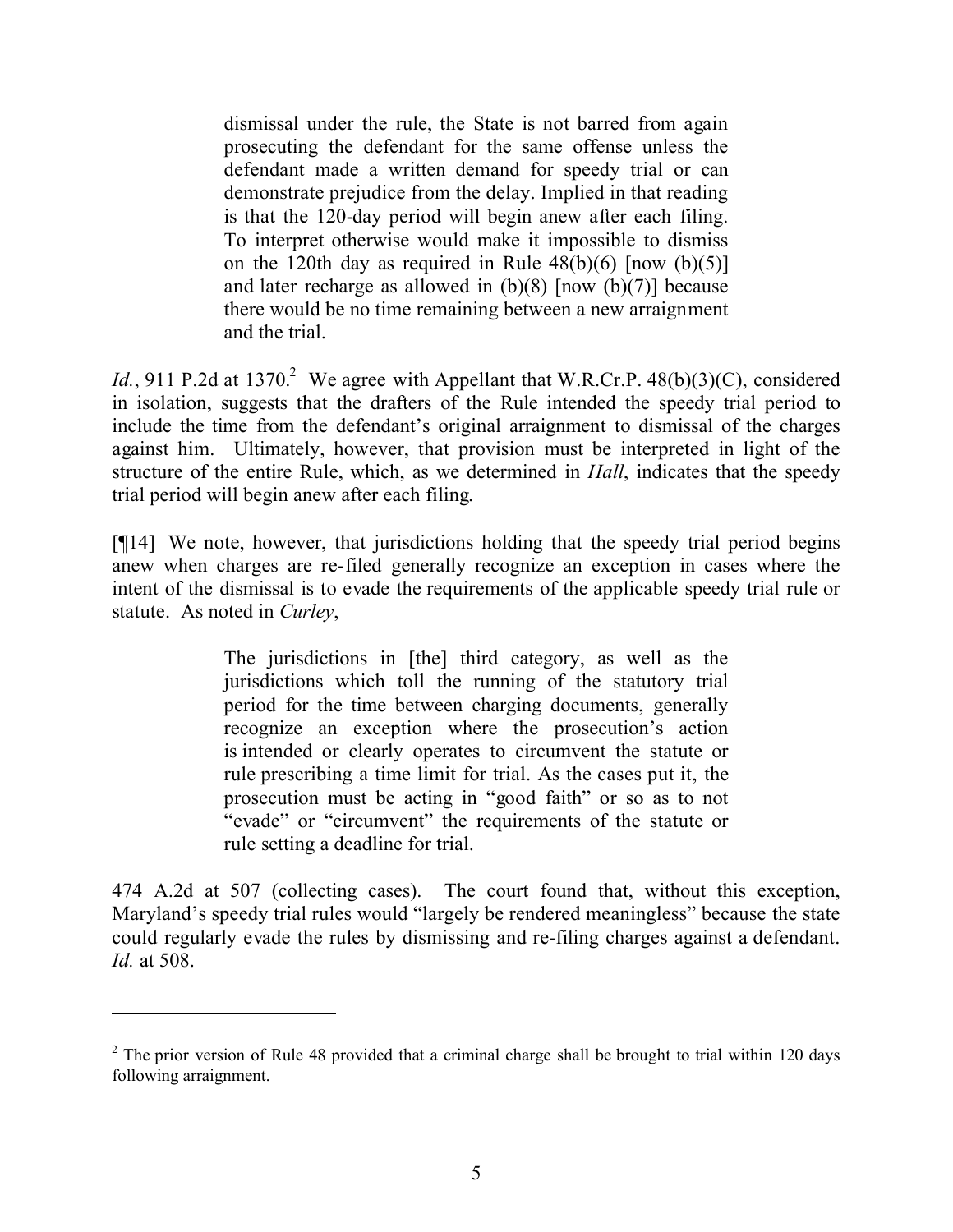[¶15] In light of our precedent holding that the speedy trial period begins anew when charges are re-filed against a defendant, there is merit to an exception for cases in which the dismissal and re-filing of charges is intended or clearly operates to circumvent the requirements of Rule 48. We note that recognizing such an exception would be consistent with Wyoming precedent interpreting W.R.Cr.P. 48(a), which permits the State to dismiss charges against a defendant "by leave of court." In *Graham v. State*, 2011 WY 39, 247 P.3d 872 (Wyo. 2011), we held that the language of W.R.Cr.P. 48(a) gives the court discretion to deny a motion to dismiss under the Rule.

> Graham contends that the district court's refusal to grant that motion to dismiss without prejudice was an abuse of discretion that violated the separation of powers doctrine. We are not persuaded that Graham can use the district court's refusal to grant the prosecution's motion to dismiss as a sword in these circumstances. Graham did not object to the district court's denial of the motion to dismiss. That is, Graham cannot construct an injury to her defense strategy based upon the district court's insistence that the case proceed to trial in accordance with the planned schedule for that trial and in a manner that protected her rights vis-a-vis W.R.E. 404(b) evidence. In 3B Charles Alan Wright, Nancy J. King, and Susan R. Klein, Federal Practice and Procedure: Criminal 3d § 812, at 323-32 (2004 and Supp. 2010), we found this very instructive authority:

> > At common law the prosecutor could enter a nolle prosequi without approval of the court. This was the rule recommended to the Supreme Court by the Advisory Committee on Criminal Rules, but the Court itself, on promulgating the rules, added the requirement in Rule 48(a) that only by leave of court could the prosecution file a dismissal. The reason for this action by the Court is unclear. It has been read as an expression by the Court of a belief that entry of a nolle prosequi should be a permissive right only, and as intended to prevent harassment of a defendant by charging, and then dismissing without placing a defendant in jeopardy.

> > It is difficult indeed to see any real or substantial change or benefit achieved by Rule 48(a). The court is powerless to compel a prosecutor to proceed in a case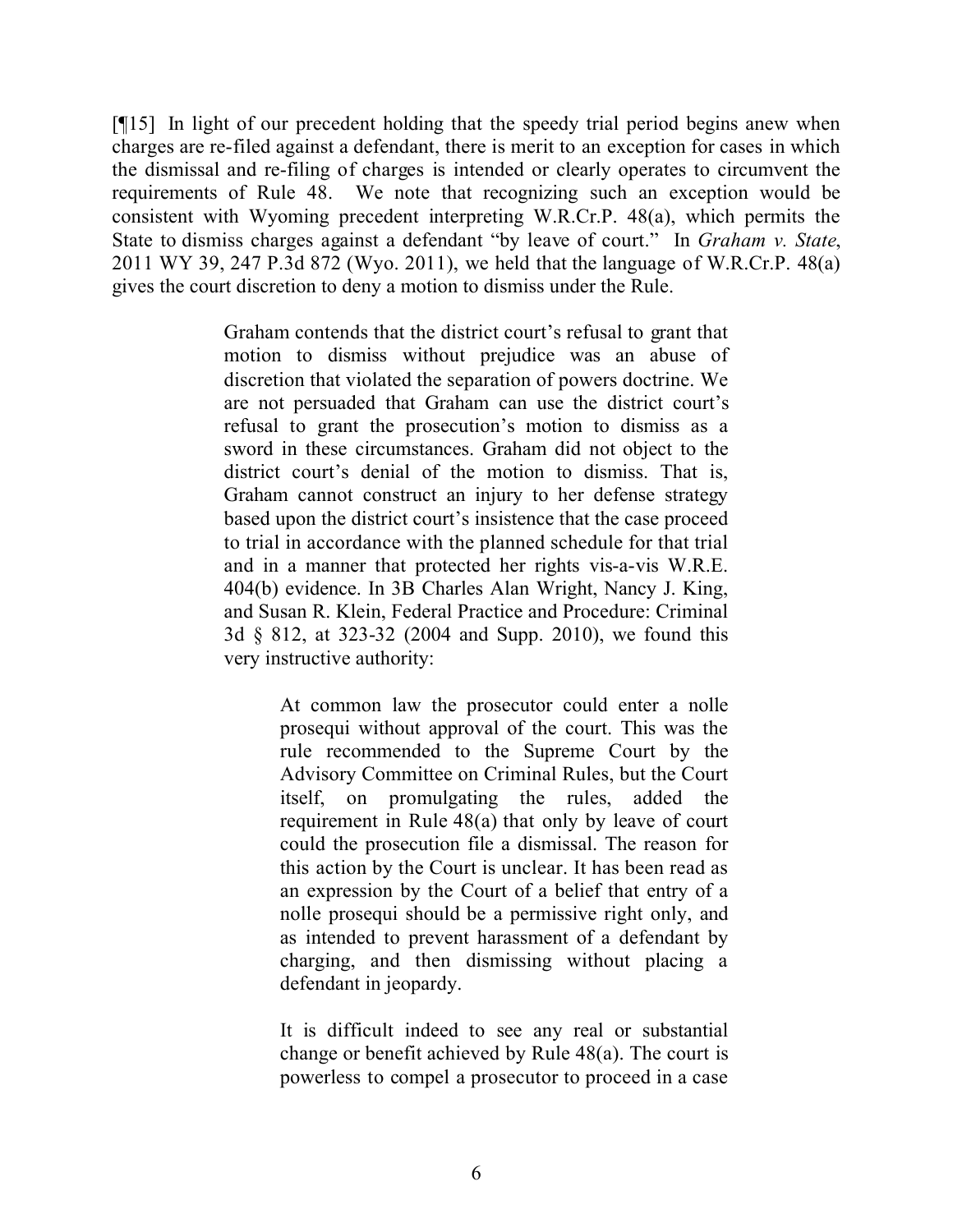that he believes does not warrant prosecution. If the court refuses consent to dismiss, the prosecutor in his opening statement to the jury and in his presentation of evidence can indicate to the jury the considerations that should work an acquittal.

Nevertheless the requirement of leave is in the rule, and each judge is left to struggle with its uncertainties as best he can. Since the court must exercise a sound judicial discretion in considering a request for dismissal, it must have factual information supporting the recommendation. Leave will be granted if the government is without sufficient evidence to obtain a conviction or if dismissal is sought for some other bona fide reason that does not involve harassment of the defendant. Courts have expressed willingness to deny a prosecutor's motion if it was "clearly contrary to manifest public interest," although some courts require, in addition, a showing of bad faith.

Given the circumstances that exist here, we hold that the district court did not abuse its discretion in denying the motion to dismiss without prejudice, that Graham was not injured in any way by the district court's ruling and, further, that the district court's action did not violate the separation of powers doctrine.

*Id.*, **[1]** 10-11, 247 P.3d at 875. Recognizing an exception to the rule that the 180-day speedy trial period begins with the second prosecution in cases where a dismissal is intended to circumvent the speedy trial period would be consistent with the discretion to deny a motion to dismiss under Rule 48(a) to prevent harassment of the defendant. Finally, we note that such an exception would give meaning to W.R.Cr.P. 48(b)(3)(C), as that provision would operate to toll the time between dismissal and re-filing in those cases where the exception applies.

[¶16] Ultimately, however, we need not adopt the exception identified in *Curley* in the present case. The issue of whether to adopt the exception was not briefed by either party. Further, we note that Appellant appears to have made no objection to the State's dismissal of the original charges, and he makes no claim that the State's request for a dismissal was made in bad faith. Considering the absence of facts or argument demonstrating the necessity of adopting an exception to the rule that the 180-day speedy trial period begins anew after charges are re-filed against a defendant, we conclude that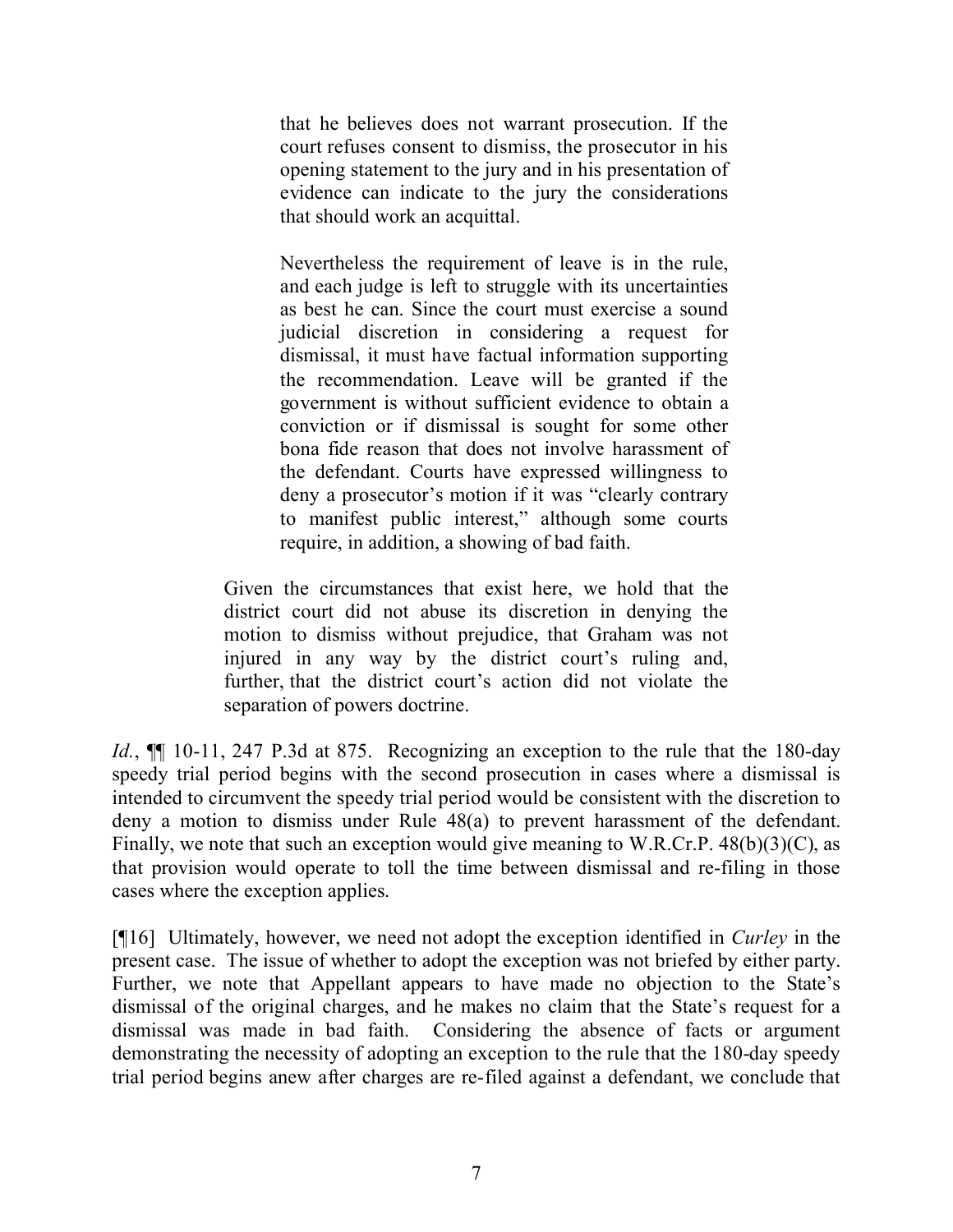any attempt to do so in the present case would be premature. Accordingly, for the foregoing reasons, we decline Appellant's request to depart from our precedent interpreting Rule 48.

## **B. Constitutional Right to a Speedy Trial**

[¶17] We turn next to the question of whether Appellant's constitutional right to a speedy trial was violated. The right to a speedy trial is guaranteed under the Sixth Amendment to the United States Constitution*. Barker v. Wingo*, 407 U.S. 514, 92 S.Ct. 2182, 33 L.Ed.2d 101 (1972). The factors that must be considered in a constitutional speedy trial analysis are: (1) the length of the delay; (2) the reason for the delay; (3) the defendant's assertion of his right; and (4) the prejudice to the defendant. *Id.*, 407 U.S. at 530, 92 S.Ct. at 2192. The ultimate "inquiry is whether the delay in bringing the accused to trial was unreasonable, that is, whether it substantially impaired the right of the accused to a fair trial." *Warner v. State*, 2001 WY 67, ¶ 10, 28 P.3d 21, 26 (Wyo. 2001). Under a constitutional analysis, the "speedy trial clock begins to run at the time of arrest, information, or indictment, whichever occurs first." *See Ortiz*, ¶ 40, 326 P.3d at 893. We have recognized that "when one charge is dismissed and supplanted by another, the constitutional speedy trial clock is not affected. Under such circumstances, 'the periods of formal charge by a single sovereign for the same criminal act are tacked [together] even if the charges are different.'" *Mascarenas v. State*, 2013 WY 163, ¶ 11, 315 P.3d 656, 661 (Wyo. 2013) (quoting *Strandlien v. State*, 2007 WY 66, ¶ 8, 156 P.3d 986, 990 (Wyo. 2007)) (internal citation omitted). In the present case, the State originally charged Appellant on June 5, 2012, and he was convicted on May 21, 2013, resulting in a delay of 351 days.

[¶18] The parties agree that, while this period is not presumptively prejudicial, a delay of 351 days warrants further analysis.<sup>3</sup> Appellant contends that the remaining factors weigh in favor of finding a violation of his constitutional right to a speedy trial. He notes that, with respect to the second factor, the delay was caused by the State's decision to dismiss and re-file the charges. With respect to the third factor, he points out that he asserted his right to a speedy trial orally at the arraignment on December 3 and in his March 29 motion to dismiss the charges against him. Appellant contends he was prejudiced by the delay because he "lost his close relationship with his children, his job, his home, his ability to continue to care for his mother who is in delicate health, and contact with his brother." He also claims he was prejudiced because he was unable to call his brother as a witness at his trial due to his brother's arrest and incarceration. Appellant asserts that his brother "would have offered valuable testimony at trial

<sup>3</sup> In *Mascarenas*, ¶ 12, 315 P.3d at 661, we held that a comparable delay – of 332 days – was not presumptively prejudicial, but was "long enough to warrant analysis of the other speedy trial factors."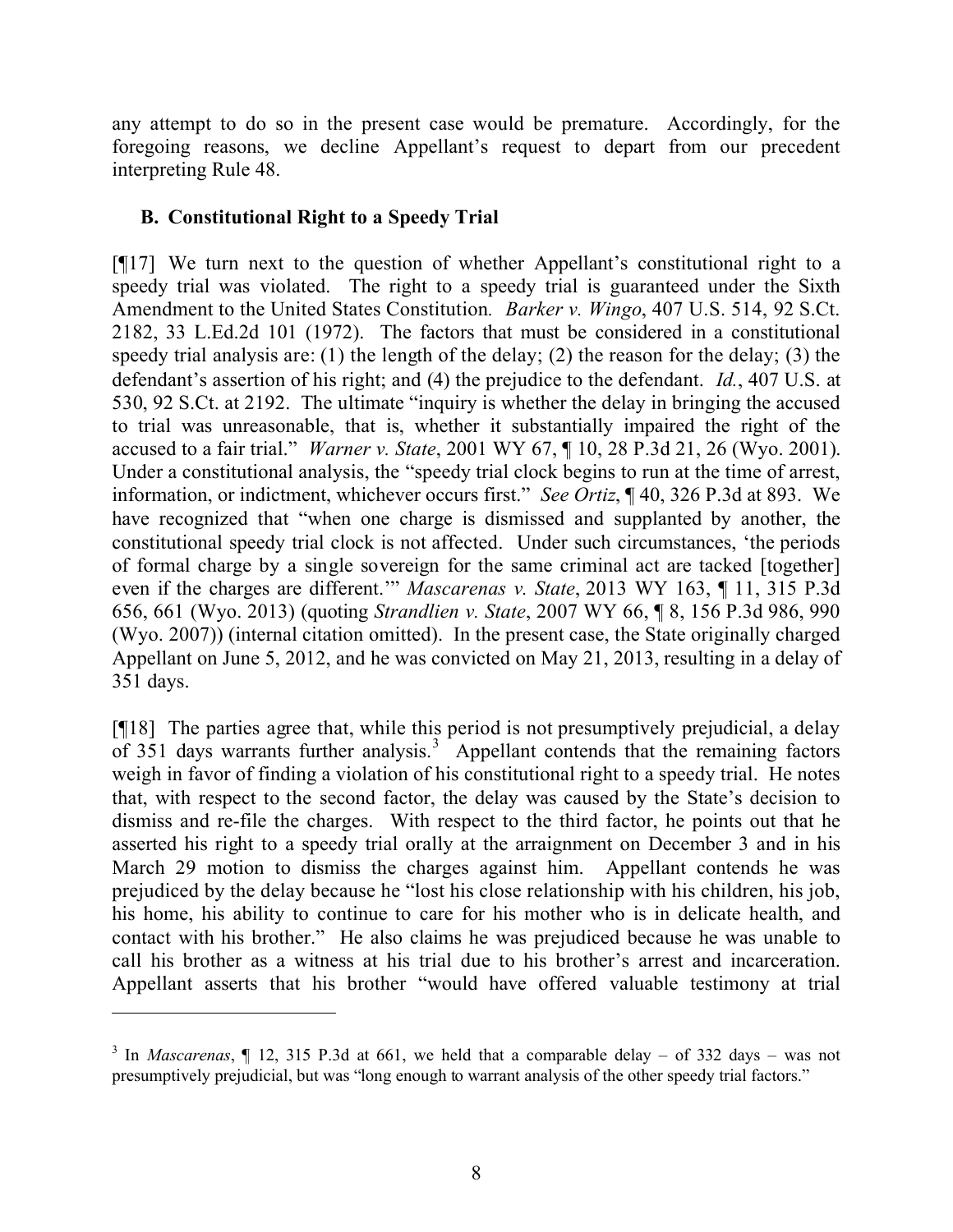regarding the situation in the home and Mr. Rhodes' relationship with [the victim]."

[¶19] The State concedes that the second and third factors in the constitutional analysis weigh slightly in favor of Appellant because the district court found that the delay was caused by the State's ordinary negligence due to an overcrowded criminal caseload and because Appellant asserted his right to a speedy trial. The State contends, however, that Appellant has failed to establish that he was prejudiced by the delay. We agree with the State.

[¶20] We assess prejudice "in light of the particular evils the speedy trial right is intended to avert: (1) lengthy pretrial incarceration; (2) pretrial anxiety; and (3) impairment of the defense." *Mascarenas*, ¶ 21, 315 P.3d at 663. We have stated that "the most serious [concern] is impairment of the defense 'because the inability of a defendant adequately to prepare his case skews the fairness of the entire system.'" *Id.* (quoting *Strandlien*, ¶ 14, 156 P.3d at 991). Appellant does not persuasively argue that the delay in this case resulted in unusual anxiety or impairment of his defense. In a similar case involving a delay of 368 days from the defendant's arrest to the time of trial, we stated that "It is likely true that the appellant's finances, employment, and ability to associate were impacted to some degree after he was arrested." *Boucher v. State*, 2011 WY 2, ¶ 19, 245 P.3d 342, 351 (Wyo. 2011). We concluded, however, that the anxiety caused by the delay did not result in prejudice:

> It is true that the appellant was incarcerated from the time he was arrested until trial, which certainly weighs in favor of the appellant. We also have no doubt that the appellant experienced pretrial anxiety, as most defendants experience in that situation. However, we cannot say that the appellant experienced an atypical level of anxiety; nor can we say that the appellant was incarcerated for such a lengthy period of time prior to trial that a finding of substantial prejudice is automatically warranted. *See Campbell* [*v. State*], 999 P.2d [649,] 656 [(Wyo. 2000)] (Anxiety is typically present with pretrial incarceration, so to prevail an appellant "must demonstrate that she suffered prejudice in an extraordinary or unusual manner.").

*Id.*, ¶ 19, 245 P.3d at 351-52 (internal citation omitted). As in *Boucher*, Appellant's general statements that he was prevented from continuing his employment and his relationships with family members are not sufficient to establish that the delay in this case caused an unusual level of anxiety or otherwise prejudiced his defense.

[¶21] Further, we cannot conclude that the delay impaired Appellant's defense based on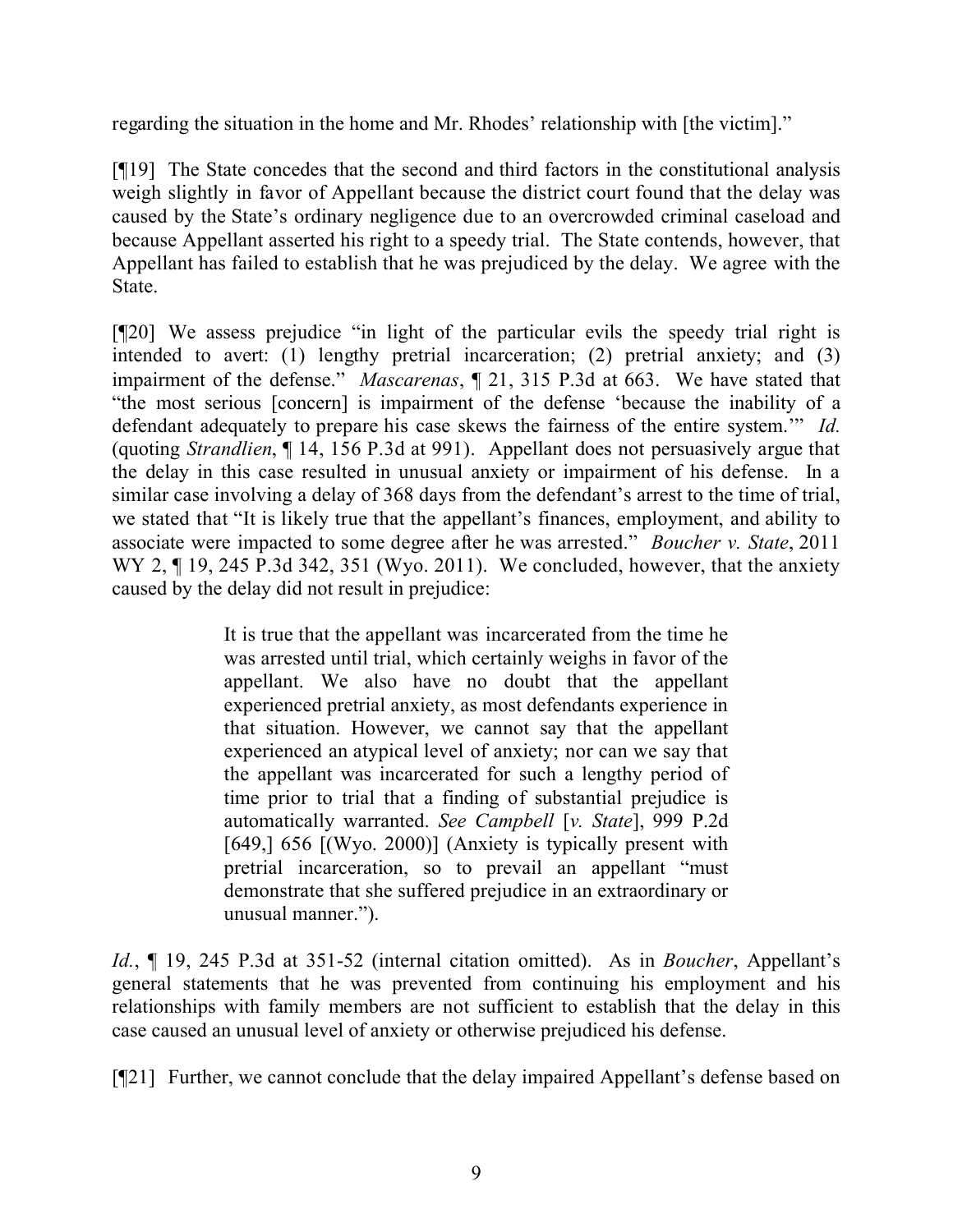his assertions that his brother became unavailable prior to trial. Appellant provides no evidence that his brother would have been available if trial had been held earlier, and he does not explain how his brother's testimony would have benefitted his case. Additionally, Appellant does not explain why he could not have procured his brother's testimony while his brother was incarcerated. Ultimately, Appellant provides no basis on which to conclude that his right to a fair trial was substantially impaired. We find no violation of Appellant's constitutional right to a speedy trial.

## **II. Sufficiency of the Evidence**

[¶22] In his second issue, Appellant contends the evidence was insufficient to sustain his conviction for sexual abuse of a minor in the third degree under Wyo. Stat. Ann. § 6-2-  $316(a)(iv).$ <sup>4</sup> He claims the evidence did not show that he took "immodest, immoral, or indecent liberties" with the victim as required under that statute. Appellant concedes that the photographic evidence submitted by the State "clearly shows bruising above [the victim's] breast, consistent with the allegation that [Appellant] grabbed [the victim] and pinned her to the ground." He claims, however, that "it would have been impossible for [Appellant] to be both in front of [the victim] pulling her shirt down and also behind her grabbing her to throw her down and pin her to the ground." Ultimately, Appellant claims that his actions were "not of a sexual nature."

[¶23] We apply our familiar standard of review for claims of insufficiency of the evidence:

> When reviewing the sufficiency of the evidence, this Court accepts as true the State's evidence and affords it those inferences which may be reasonably and fairly drawn from it. We do not consider conflicting evidence or inferences that

<sup>4</sup> Wyo. Stat. Ann. § 6-2-316(a)(iv) provides as follows:

#### **6-2-316. Sexual abuse of a minor in the third degree.**

(a) Except under circumstance constituting sexual abuse of a minor in the first or second degree as defined by W.S. 6-2-314 and 6-2-315, an actor commits the crime of sexual abuse of a minor in the third degree if: . . .

> (iv) Being seventeen (17) years of age or older, the actor knowingly takes immodest, immoral or indecent liberties with a victim who is less than seventeen (17) years of age and the victim is at least four (4) years younger than the actor.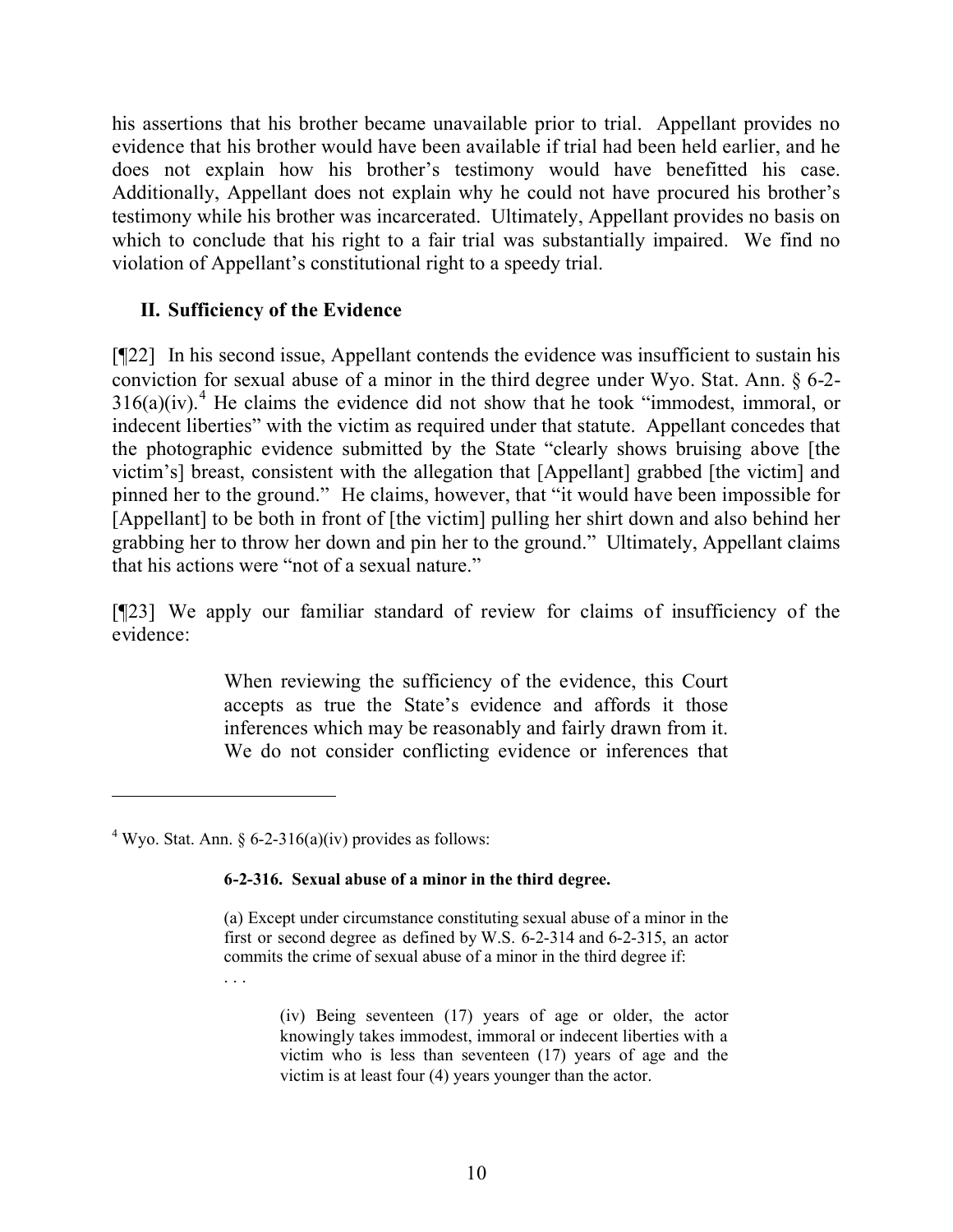can be drawn from such evidence. Our duty is to determine whether a quorum of reasonable and rational individuals would, or even could, have come to the same result as the jury actually did.

*Wilkerson v. State*, 2014 WY 136, ¶ 28, 336 P.3d 1188, 1200 (Wyo. 2014).

[¶24] With respect to the definition of "immodest, immoral or indecent liberties" we have stated that

> . . . what shall be regarded as 'immodest, immoral and indecent liberties' is not specified with particularity, but that is not necessary. The indelicacy of the subject forbids it. The common sense of the community, as well as the sense of decency, propriety, and morality which people generally entertain, is sufficient to apply the statute to each particular case, and point out unmistakably what particular conduct is rendered criminal by it.

*Dougherty v. State*, 2010 WY 127, ¶ 11, 239 P.3d 1176, 1180 (Wyo. 2010) (quoting *Dekelt v. People*, 99 P. 330, 332 (Colo. 1909)).

[¶25] The victim's testimony in this case provided more than sufficient evidence for a jury to conclude beyond a reasonable doubt that Appellant took immodest, immoral, or indecent liberties with a minor. At trial, the victim testified that while Appellant was sitting on the couch next to her, he pulled down her shirt repeatedly to expose her breasts. She also stated that, when she got up from the couch and walked away, Appellant followed her into the kitchen, grabbed her breasts from behind, and forced her onto the floor.

[¶26] Additionally, the victim testified to a history of sexual abuse inflicted by Appellant – testimony which further undermines Appellant's claim that his contact with the victim was "not of a sexual nature." Ms. Van Patten also testified that Appellant had sexually abused the victim while the family was living together in Farson. She gave particularly harrowing testimony regarding an occasion in which she consented to and participated in sexual abuse of the victim with Appellant after he instructed her to put a sleeping pill in the victim's milkshake. Further, statements made to the chief investigating officer by the victim and Ms. Van Patten indicated Appellant's sexual desire for the victim during the months leading up to the incident on May 22. According to the officer's testimony, Ms. Van Patten stated that Appellant constantly told her that he wanted to have "titty time" with the victim, meaning that "he constantly wants to see [the victim's] breasts and is constantly trying to look down her shirt." The victim's mother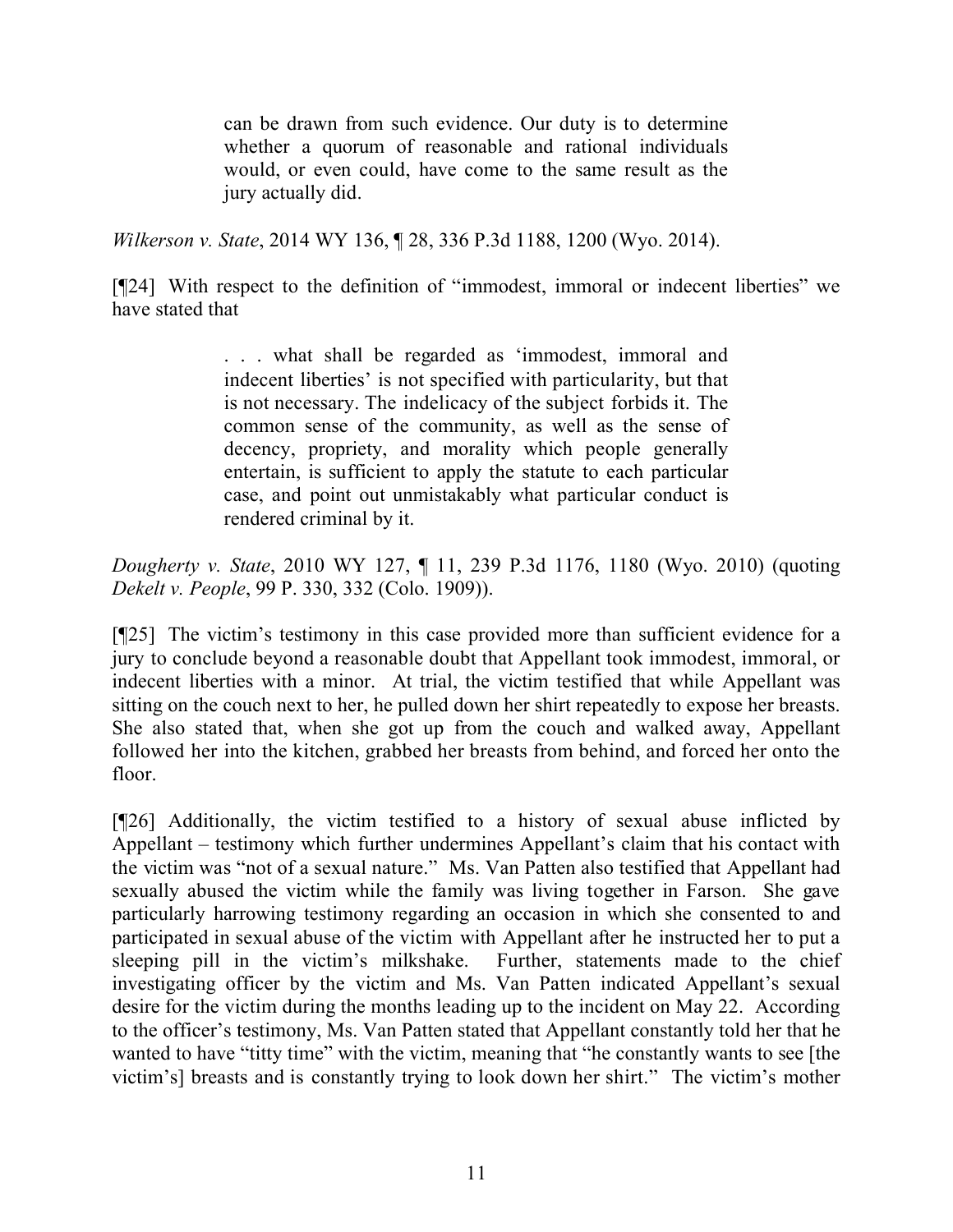explained to the officer that, since the victim had gotten older and started developing into a young woman, Appellant had become more sexually attracted to her. During the victim's interview with the investigating officer, she stated that her mother repeatedly asked her to come to bed with her mother and Appellant, and that her mother would tell her that Appellant wanted to "play" with her.

[¶27] Finally, we find no merit in Appellant's suggestion that the victim's testimony was inconsistent because "it would have been impossible for [Appellant] to be both in front of [the victim] pulling her shirt down and also behind her grabbing her to throw her down and pin her to the ground." According to the victim's testimony, Appellant grabbed the victim's breasts and forced her onto the ground after he pulled down her shirt to expose her breasts. Her testimony indicated that these events occurred sequentially, not simultaneously. Accordingly, Appellant would not have to be both "in front of" and "also behind" the victim at the same time. We find no contradiction in the victim's testimony. Based on the evidence contained in the record, the jury could reasonably have concluded that Appellant took "immodest, immoral or indecent liberties" with the victim.

# **III. Ineffective Assistance of Counsel**

[¶28] In his final issue, Appellant claims he received ineffective assistance of trial counsel. After filing his appeal, Appellant filed a motion for limited remand for the purpose of developing the record on his claim of ineffective assistance of counsel pursuant to W.R.A.P. 21 and *Calene v. State*, 846 P.2d 679 (Wyo. 1993). After a review of the motion and the attached materials, we denied the motion. In his brief, Appellant reasserts his claim of ineffective assistance of counsel based on the same grounds set forth in the motion. Namely, Appellant asserts his counsel was ineffective because he (1) did not file a written demand for a speedy trial, and (2) did not hire an expert witness in the field of child psychology. Appellant also adds a claim of ineffectiveness, not raised in his motion for a limited remand, based on his counsel's failure to investigate taperecorded conversations in which Appellant alleges to have recorded statements made by Ms. Van Patten. Claims of ineffective assistance of counsel involve mixed questions of law and fact and are reviewed *de novo*. *Ortega-Araiza v. State*, 2014 WY 99, ¶ 5, 331 P.3d 1189, 1193 (Wyo. 2014).

[¶29] When reviewing claims of ineffective assistance of counsel, we apply the test set forth in *Strickland v. Washington*, 466 U.S. 668, 104 S.Ct. 2052, 80 L.Ed.2d 674 (1984). In order to prevail on a claim of ineffective assistance of counsel, an appellant must demonstrate, first, that trial counsel's performance was deficient, and second, that the deficient performance caused prejudice to the defense. *Rodriguez v. State*, 2010 WY 170, ¶ 14, 245 P.3d 818, 823 (Wyo. 2010) (citing *Strickland*, 466 U.S. at 687, 104 S.Ct. at 2064). "[T]he paramount determination is whether, in light of all the circumstances, trial counsel's acts or omissions were outside the wide range of professionally competent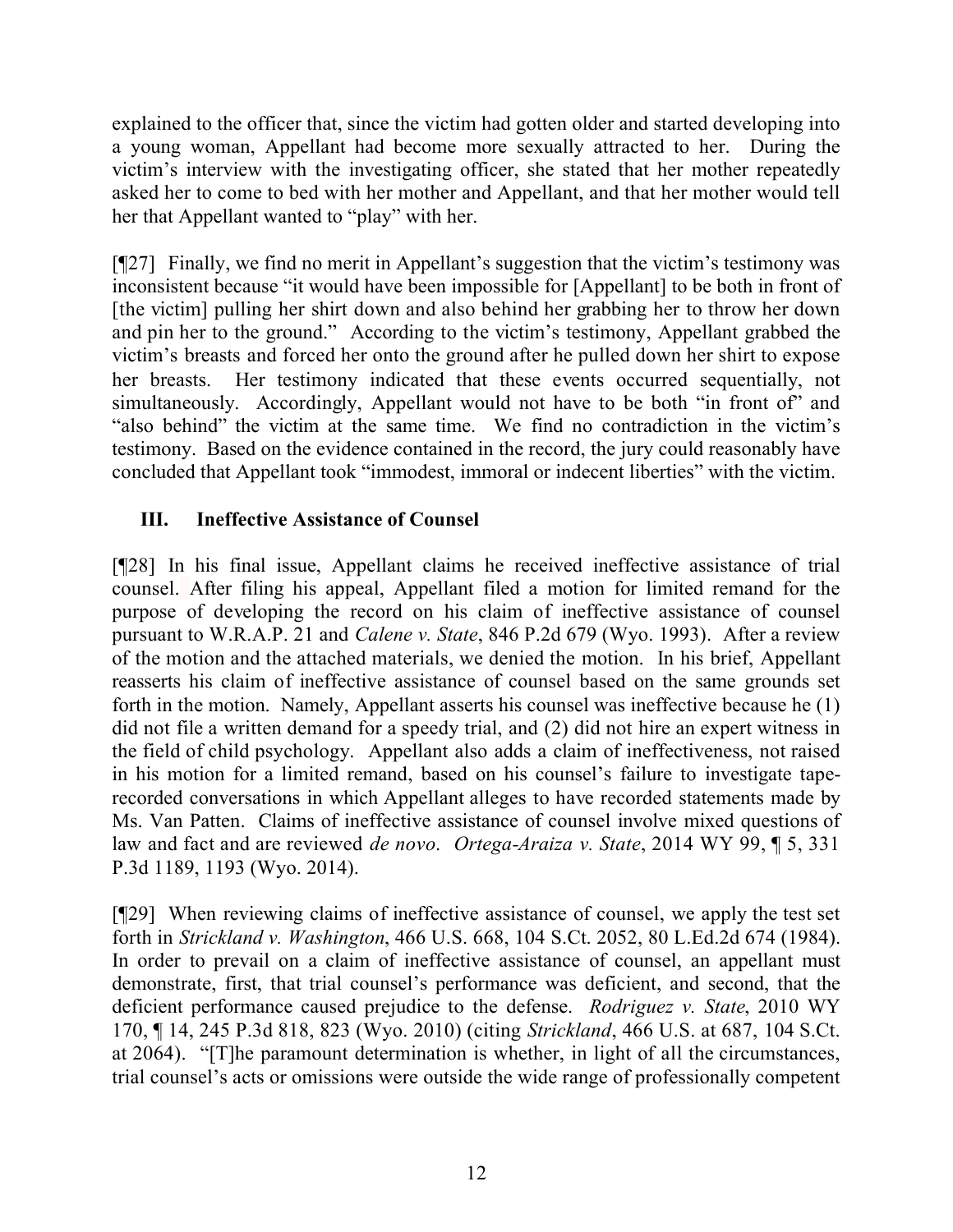assistance." *Rodriguez*, ¶ 14, 245 P.3d at 823. We invoke a strong presumption that counsel rendered adequate assistance and made all significant decisions in the exercise of reasonable judgment. *Id.* "We are reluctant to reverse based upon allegations of ineffective assistance of counsel, and have stated that '[i]n the usual case, ineffective assistance of counsel is going to be demonstrable because of a cumulation of errors with a determination that, in the entire context of the trial, the defendant either was, or was not, denied a right to a fair trial.'" *Proffit v. State*, 2008 WY 114, ¶ 33, 193 P.3d 228, 241 (Wyo. 2008) (quoting *Dickeson v. State*, 843 P.2d 606, 612 (Wyo. 1992)).

# **A. Written Demand for Speedy Trial**

[¶30] In his first claim of ineffectiveness of counsel, Appellant asserts that his counsel's performance was deficient because he did not file a written demand for a speedy trial. Appellant claims that this resulted in the denial of his motion to dismiss the charges against him. He relies on the district court's statement, in its order denying the motion to dismiss, that Appellant had not filed a written demand for a speedy trial:

> The Defendant has not filed a written demand for speedy trial in the Circuit Court (the Court contacted the Clerk of Circuit Court and takes judicial notice of the absence of a demand for speedy trial in the Circuit Court file) or the District Court in this case or the prior case. The Defendant did mention speedy trial on the record during the arraignment in District Court in this case, but that is irrelevant – Rule  $48(b)(7)$ specifies a written demand for speedy trial.

Although the district court referenced the failure to file a written demand for a speedy trial, that fact does not impact our analysis in this case. Under W.R.Cr.P. 48(b)(5), "Any criminal case not tried or continued as provided in this rule shall be dismissed 180 days after arraignment." W.R.Cr.P. 48(b)(7) provides, in turn, that "A dismissal for lack of a speedy trial under this rule shall not bar the state from again prosecuting the defendant for the same offense unless the defendant made a written demand for a speedy trial or can demonstrate prejudice from the delay." In the present case, the original case was not dismissed on speedy trial grounds. The State voluntarily dismissed the case against Appellant within 180 days of his initial arraignment. As a result, W.R.Cr.P. 48(b)(7) had no operative effect, regardless of whether Appellant had filed a written demand for a speedy trial. In other words, even if Appellant's counsel had filed a written demand for a speedy trial, W.R.Cr.P. 48(b)(7) would not have prevented the State from re-filing the charges. Further, as discussed above, Appellant was not prejudiced by the delay in this case. Accordingly, we find no reason to conclude that Appellant was prejudiced by his counsel's failure to file a written demand for a speedy trial.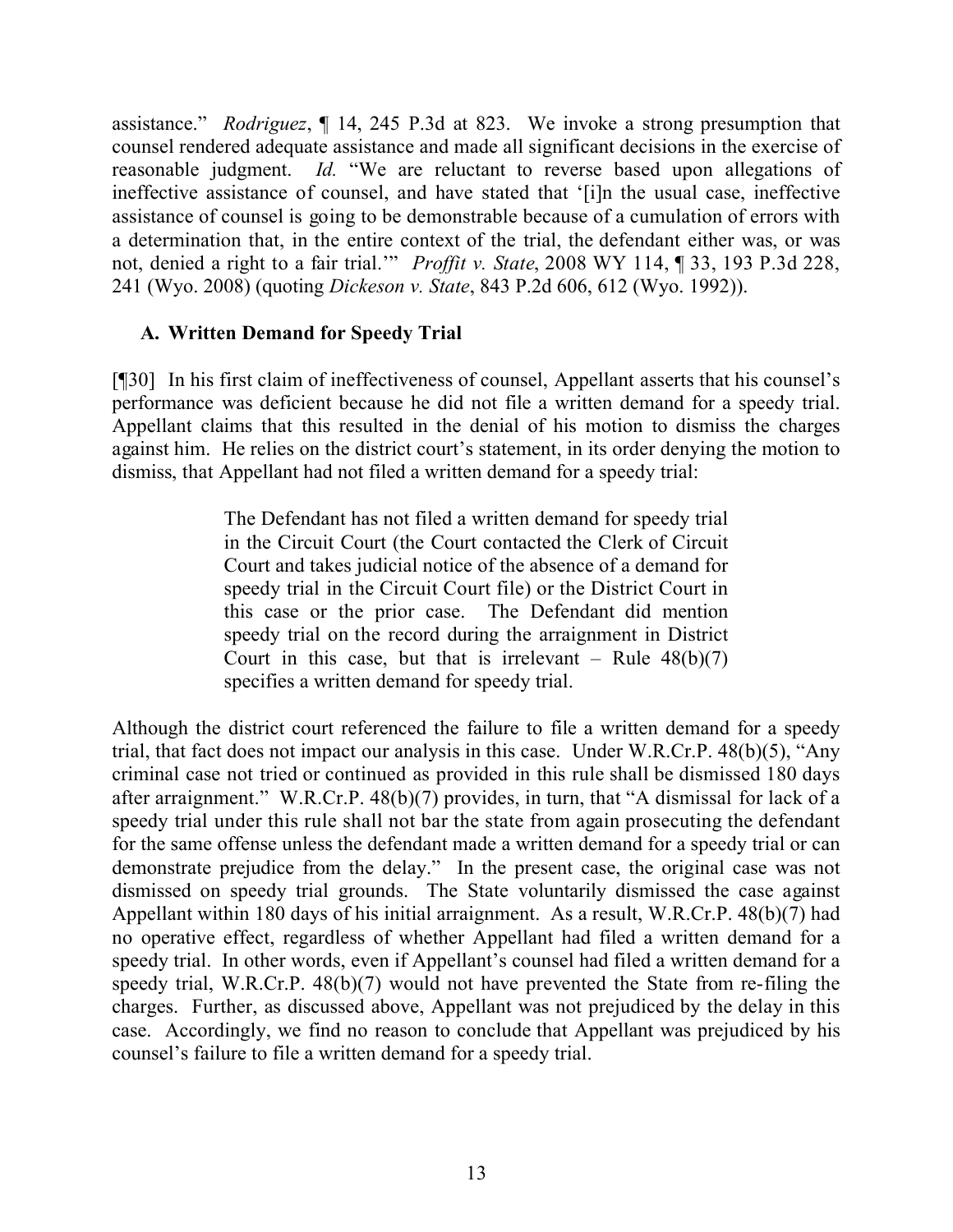#### **B. Failure to Call Expert Witness**

[¶31] Appellant also claims, in a one-paragraph argument, that his attorney's decision not to call an expert in child psychology constituted ineffective assistance of counsel. With respect to a claim of ineffectiveness of counsel for failure to call an expert witness, we have stated that the defendant must demonstrate there was an expert "available and necessary," and that he or she "would have testified consistently with [the defendant's] theory." *Barkell v. State*, 2002 WY 153, ¶ 16, 55 P.3d 1239, 1243 (Wyo. 2002) (citing *McCoy v. State*, 886 P.2d 252, 256 (Wyo. 1994)). Appellant alleges that there were discrepancies in the testimony of the victim and Ms. Van Patten, but he does not identify any specific inconsistencies in his brief. Instead, Appellant makes the bare assertion that "[a]n expert in child psychology would have been able to explain to the jury why child victims sometimes embellish their stories or invent facts." Appellant does not identify the expert who would have testified on his behalf, and offers no indication that the expert would have testified consistently with his theory of the case. Additionally, we note that Appellant's counsel cross-examined the State's expert child psychologist, and specifically questioned the expert regarding motivation for false reporting of sexual abuse. The expert admitted that children sometimes make false allegations of sexual abuse, and explained that this behavior is most often a result of coaxing by a parent who "intentionally tries to manipulate the child into saying [the sexual abuse] happened." For the foregoing reasons, we conclude that counsel's decision not to call an expert in child psychology did not constitute deficient performance.

# **C. Failure to Investigate Tape Recordings**

[¶32] Finally, Appellant claims that his counsel was ineffective for failing to investigate tape-recorded conversations in which Appellant alleges to have captured Ms. Van Patten "begging [him] not to mention that her daughter tried to kill [him]," and stating that the victim had "twisted the story to get what she wants." Appellant contends the alleged recordings would have aided his defense because they indicated that the victim and Ms. Van Patten gave false testimony. Aside from Appellant's claim, however, there is no evidence in the record to indicate that the tape-recordings exist.<sup>5</sup> Based on the record before us, we are unable to determine that Appellant's counsel failed to investigate the alleged tape recordings, or that the decision not to introduce them, if they did in fact exist, constituted deficient performance. We conclude that Appellant did not receive ineffective assistance of counsel.

<sup>&</sup>lt;sup>5</sup> We note that in his motion for limited remand to develop the record relating to his claims of ineffective assistance of counsel, Appellant did not claim that his counsel was ineffective for failing to investigate the alleged tape recordings, and he did not seek remand for the purpose of discovering the alleged recordings.